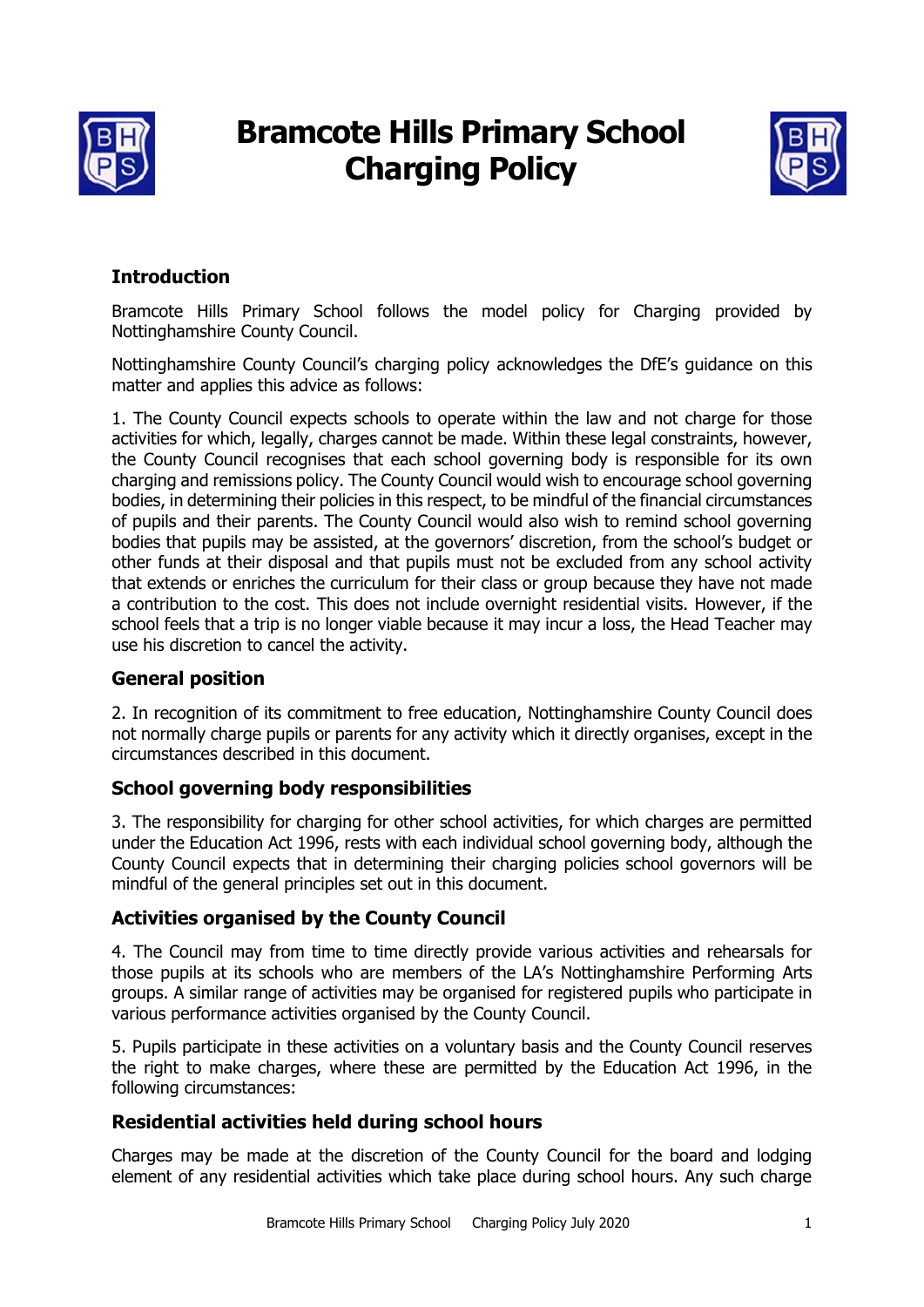will be calculated by reference to the actual cost of providing board and lodging for each pupil; no other costs will be covered by the charge. Any remission arrangements for activities of this type will be at the discretion of the Director of Children, Families and Cultural Services, except in the circumstances described in paragraph 10 below. No pupil eligible for Pupil Premium funding will be excluded due to an inability to pay.

## **Activities held outside school hours**

Charges may be made at the discretion of the Council for these activities. Any such charge will not exceed the actual cost of providing the activity, divided equally by the number of pupils participating in the activity. The cost of other pupils participating in the activity will not be included in the charge. The charge may however include an appropriate element for the following, as appropriate:

- the pupil's travel costs;
- the pupil's board and lodging costs;
- non-teaching staff costs;
- materials, instruments and other equipment;
- entrance fees to places of interest;
- insurance costs:
- the expenses only of any participating teachers engaged on a separate contract for services to provide the activity.

Any remission arrangements for such activities will be at the discretion of the Director of Children, Families and Cultural Services.

The school reserves the right to limit places on overnight residential visits to those children whose families make the required financial contribution. No pupil eligible for Pupil Premium funding will be excluded due to an inability to pay. It may be possible for these pupils to seek remission from the charge made for board and lodging.

## **REMISSION POLICY**

6. The Council has determined the following policies which partly or wholly remit certain charges which may be payable by pupils and their parents. The remission policy set out below relates to pupils attending schools maintained by Nottinghamshire County Council.

#### **School clothing allowances (exceptional circumstances)**

7. School clothing allowances are discretionary and any allowance scheme must be funded by NCC. Discretionary School Clothing Allowance is no longer available to families living within Nottinghamshire.

The Authority retains discretion to consider, under Section 510 of the Education Act and Section 2 of the Local Government Act 2002, requests for assistance from families in exceptional circumstances. Included in this category would be families who have lost clothes in a fire, a flood, theft, have been made homeless or are fleeing domestic violence.

Parents who consider their circumstances to be exceptional should write, giving full details of their individual case, to the Business Support Officer, G&B team, Meadow House.

#### **Nottinghamshire Performing Arts - Saturday Centres and Performance Groups**

8. The Council provides a range of Arts-based provision for pupils outside normal school hours. Pupils are expected to meet their own travel costs. However, the County Council operates a scheme of financial assistance towards the travel costs of those pupils who are entitled to receive both free school meals and pupil premium. The current level of assistance given